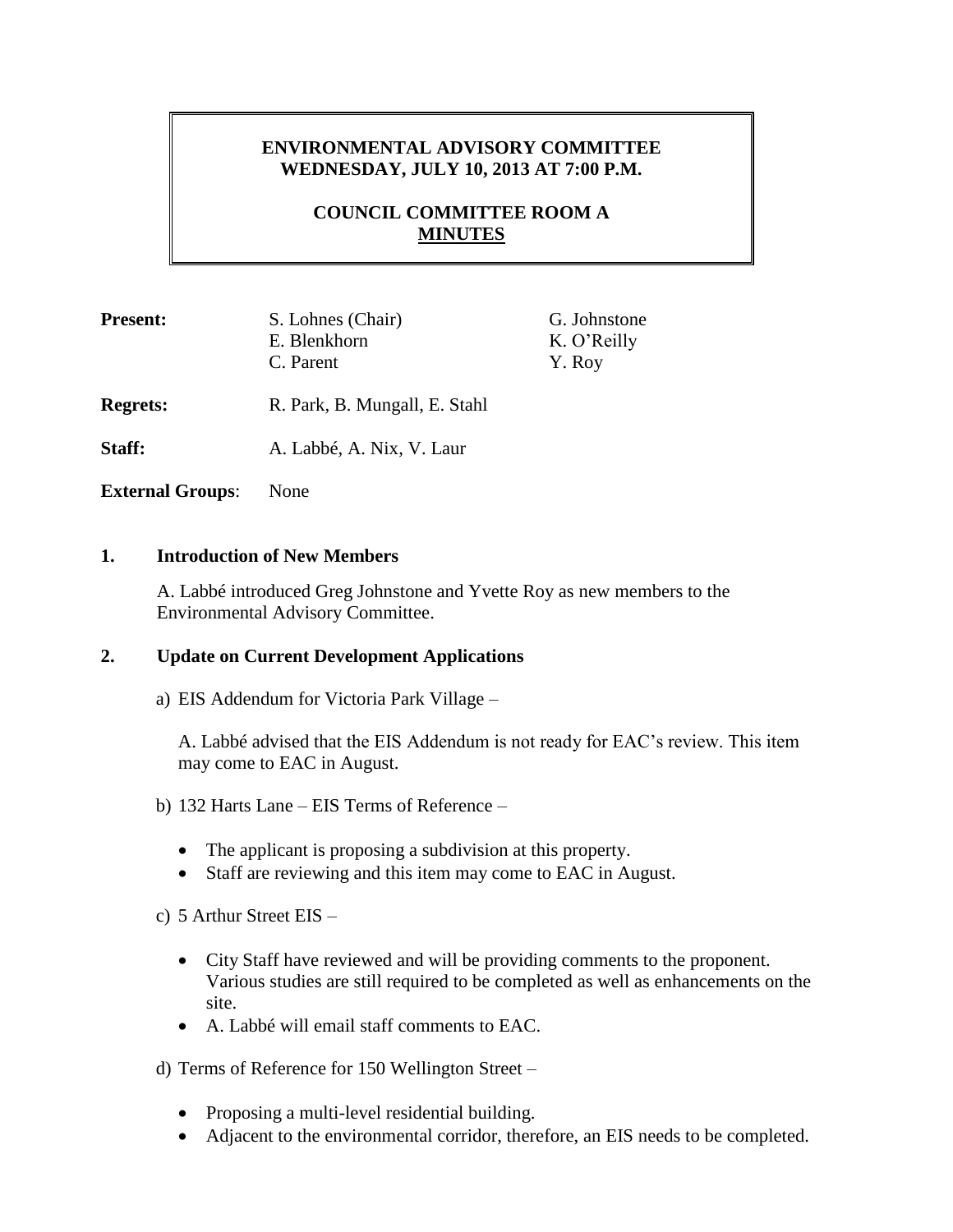- A. Labbé advised the focus of the EIS consists of:
	- o Impacts to NHS
	- o Screening for Species at Risk

A. Labbé advised the proponent has asked if EAC could review the Terms of Reference submitted to the July 10, 2013 EAC meeting. The proponent would like EAC to provide any comments/suggestions to allow them to finalize the document as part of the pre-consultation process.

EAC agreed to review the document and provided the following comments:

- Clarify adjacent lands where there is vegetation ELC will be completed
- Species at Risk screening
- Stormwater management and salt management

Moved by C. Parent and seconded by K. O'Reilly

"That the Environmental Advisory Committee supports the proposed Terms of Reference as revised, including the following:

- Define adjacent lands including emphasis on the Speed River
- Species at Risk screening
- Consideration for Storm Water Management and salt management
- Inventory all trees over  $10 \text{cm}$  dbh"

#### **Motion Carried -Unanimous-**

e) 50 Stone Road East –

A. Labbé distributed copies of comments from Nature Guelph for EAC's information.

- f) Guelph Lakes Subdivision Resubmission Upcoming
- g) 66 Eastview Road Upcoming

#### **3. Guidelines for an Environmental Impact Study Terms of Reference Working Session**

A. Labbé and A. Nix gave a brief presentation and update on the Draft Guidelines for an Environmental Impact Study Terms of Reference.

Some highlights noted from the presentation include: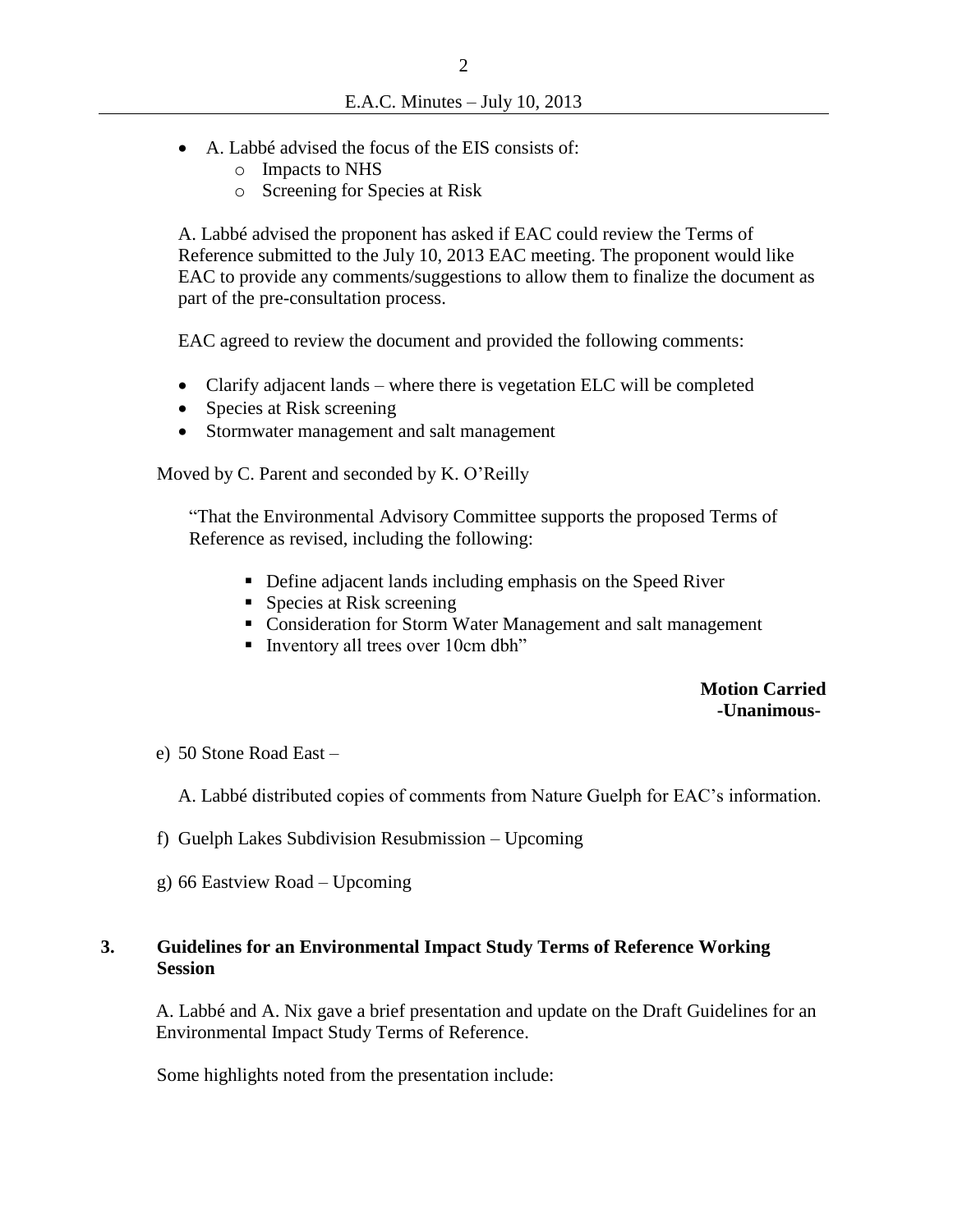Presentation Outline:

- 1. What's been done to date
- 2. Update from Adele/April on what they have been working on
- 3. What is still needed from EAC
- 4. Process Outline

A. Labbé reviewed various sections submitted by members with the Committee.

C. Parent noted he would like to see some sort of threshold standard to this document. He also noted that the document is not to educate the general public, but rather give guidance to professionals for specific guidance on what the City/EAC requires for EIS's.

Y. Roy volunteered to help S. Lohnes on the preparation of appendicles for insect surveys.

## **4. Approval of Minutes from May 08, 2013**

Moved by K. O'Reilly and seconded by E. Blenkhorn –

"To accept the minutes as amended.

- In agenda item #2 246 Arkell Road Environmental Implementation Report. Third bullet point, sentence should read as follows (see italics): Discussed Manitoba Maple specifically, and how it is considered by some to be non-native and how it exhibits *invasive* tendencies.
- In agenda item  $#2 246$  Arkell Road Environmental Implementation Report Paragraph 5 should read as follows (see italics): C. Parent proposed no compensation for the Manitoba Maple or Apple trees based on *compensation guidelines accepted by the City of Guelph in recent Environmental Impact Studies*, OPA 42 not being in effect and lack of specific City compensation *requirements*……".

## **Motion Carried**

#### *2 members abstained*

## **5. Other Business**

## Speed River Walk -

RSAC would like to do a walking tour with EAC outside of meetings. This would be voluntary.

An RSAC representative will organize a Speed River Walk. A. Labbé to send an email to Committees to see if any one wishes to organize the tour for both Committees.